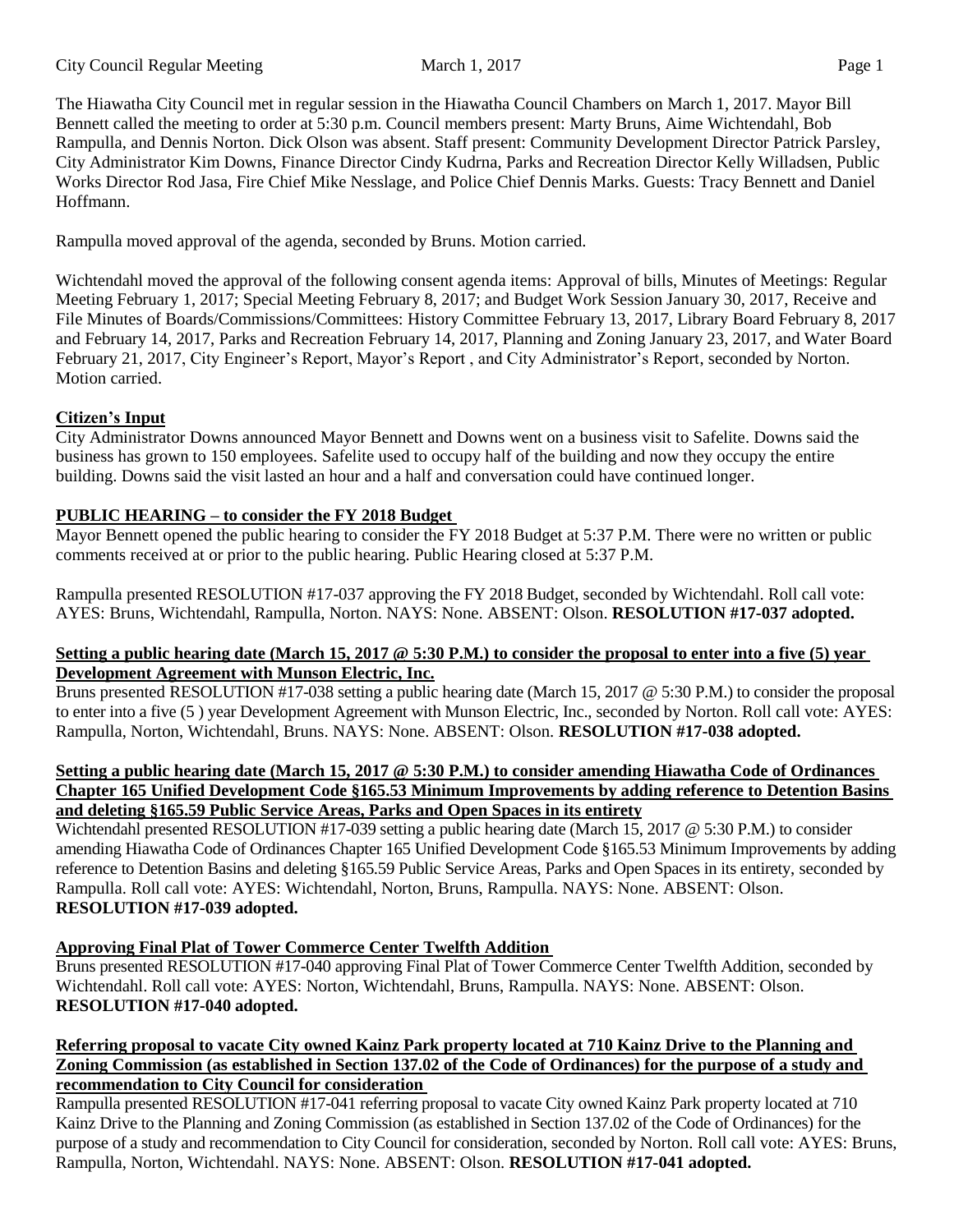## **Public Works Department vehicle replacement - authorizing the sale of the 2001 Ford F550 Truck Unit 585**

Bruns presented RESOLUTION #17-042 authorizing city staff to proceed with the sale of the 2001 Ford F550 Truck, Unit 585 and additionally authorizing staff to accept the bid of the highest responsive, responsible bidder, seconded by Wichtendahl. Roll call vote: AYES: Rampulla, Wichtendahl, Bruns, Norton. NAYS: None. ABSENT: Olson. **RESOLUTION #17-042 adopted.**

## **Authorizing the Public Works Department purchase of one (1) used truck replacing Unit #s 585 and 530**

Norton presented RESOLUTION #17-043 approving the purchase of one (1) bucket truck with a two (2) person bucket, replacing the old Units 585 and 530 at a total cost not to exceed \$58,000, utilizing available funding through the FY 2017 Equipment Reserve Fund, seconded by Wichtendahl. Roll call vote: AYES: Wichtendahl, Rampulla, Norton, Bruns. NAYS: None. ABSENT: Olson. **RESOLUTION #17-043 adopted.**

## **Authorizing staff to proceed with solicitation of request for proposals for the replacement of Unit #500**

Bruns presented RESOLUTION #17-044 authorizing Public Works Department staff to proceed with the solicitation of proposals for a new tandem axle plow truck to replace Unit 500, seconded by Rampulla. Roll call vote: AYES: Rampulla, Wichtendahl, Bruns, Norton. NAYS: None. ABSENT: Olson. **RESOLUTION #17-044 adopted.**

## **Landscape Maintenance Contract – Review Proposals, Awarding Contract**

Norton presented RESOLUTION #17-045 authorizing and directing the Mayor, to execute a Contract with Ultra Lawn, Hiawatha, at the rate of \$39.00 per hour, not to exceed 16 hours of maintenance performed in City landscaping beds each week for the months of April and October and not to exceed 13 hours per week for the months of May through September, seconded by Bruns. Roll call vote: AYES: Bruns, Rampulla, Norton, Wichtendahl. NAYS: None. ABSENT: Olson. **RESOLUTION #17-045 adopted.**

## **Supporting an Arbor Day Proclamation on April 22, 2017**

Wichtendahl presented RESOLUTION #17-046 supporting an Arbor Day Proclamation on April 22, 2017, and note that Arbor Day will be a floating day in Hiawatha , seconded by Bruns. Roll call vote: AYES: Wichtendahl, Rampulla, Bruns, Norton. NAYS: None. ABSENT: Olson. **RESOLUTION #17-046 adopted.**

## **Earth Day Community Collection Event 2017 - Approving a Community Collection Event with Midwest Electronic Recovery on Saturday, April 22, 2017 from 9:00 A.M. – 11:00 A.M.**

Rampulla presented RESOLUTION #17-047 approving an Electronic Recycling Event with Midwest Electronic Recovery on April 22, 2017 from 9:00 A.M. - 11:00 A.M., seconded by Wichtendahl. Roll call vote: AYES: Norton, Bruns, Wichtendahl, Rampulla. NAYS: None. ABSENT: Olson. **RESOLUTION #17-048 adopted.**

## **Approving a Community Collection Event with Cedar Rapids/Linn County Solid Waste Agency on Saturday, April 22, 2017 from 9:00 A.M. – 11:00 A.M. and authorizing Mayor to sign the Memo of Understanding**

Bruns presented RESOLUTION #17-048 approving a Community Collection Event with Cedar Rapids/Linn County Solid Waste Agency on Saturday, April 22, 2017 from 9:00 A.M. – 11:00 A.M. and authorizing Mayor to sign the Memo of Understanding, seconded by Wichtendahl. Roll call vote: AYES: Rampulla, Bruns, Wichtendahl, Norton. NAYS: None. ABSENT: Olson. **RESOLUTION #17-048 adopted.**

## Approving a Community Collection Event with Heartland Shredding on Saturday, April 22, 2017 from 9:00 A.M. -**11:00 A.M.**

Bruns presented RESOLUTION #17-049 approving a Community Collection Event with Heartland Shredding on Saturday, April 22, 2017 from 9:00 A.M. – 11:00 A.M., seconded by Norton. Roll call vote: AYES: Wichtendahl, Rampulla, Bruns, Norton. NAYS: None. ABSENT: Olson. **RESOLUTION #17-049 adopted.**

There being no further discussion, Rampulla moved to adjourn at 5:45 P.M., seconded by Wichtendahl. Motion carried.

Bill Bennett, Mayor

\_\_\_\_\_\_\_\_\_\_\_\_\_\_\_\_\_\_\_\_\_\_\_\_\_\_\_\_\_